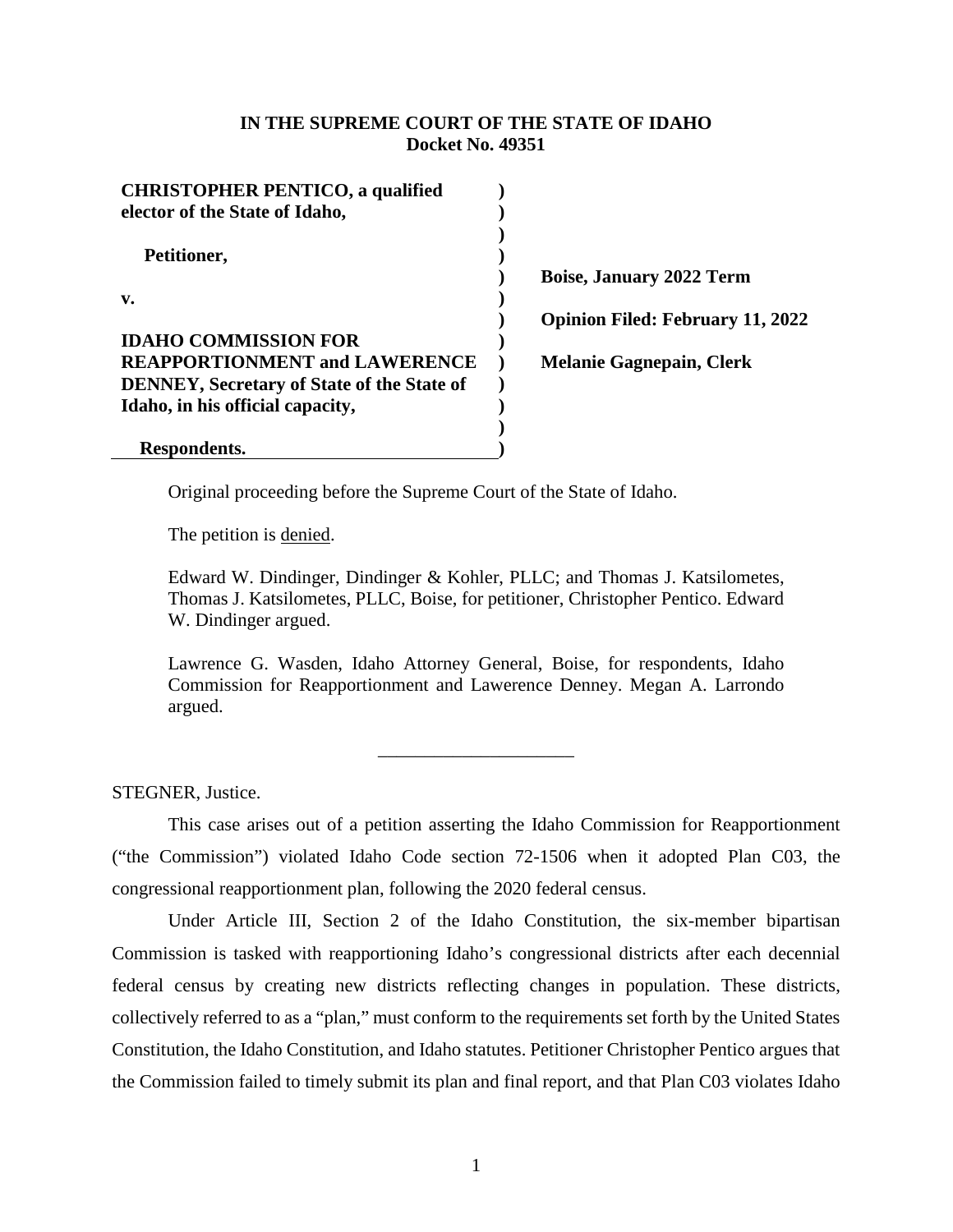Code section 72-1506 by splitting local precinct boundary lines. Pentico requests that this Court issue a writ of prohibition to restrain the Secretary of State from transmitting a copy of the Commission's Final Report and Plan C03 to the President Pro Tempore of the Idaho Senate and the Speaker of the Idaho House of Representatives. For the reasons discussed below, we decline to issue the writ Pentico seeks.

#### **I. FACTUAL AND PROCEDURAL BACKGROUND**

The federal government conducts a national census every ten years. When the results of that census are available, Article III, Section 2 of the Idaho Constitution requires a six-member bipartisan commission be formed to draw new congressional district boundaries. IDAHO CONST. art. III, § 2. Due to the ongoing Covid-19 pandemic, Idaho received the results of the 2020 federal census later than usual on August 12, 2021; the Secretary of State entered an order establishing the Idaho Commission for Reapportionment that same day. The six members of the Commission convened on September 1, 2021, to reapportion Idaho's two congressional districts.

On November 5, 2021, after weeks of traveling around the state and holding public hearings seeking feedback from residents, the Commission voted, four in favor to two against, to adopt Plan C03. On November 10, 2021, the Commission "reaffirmed its adoption" of Plan C03, adopted its "Final Report," and adjourned. The Commission filed its Final Report with the Secretary of State's office on November 12, 2021.

On December 15, 2021, Christopher Pentico, a voter registered in Idaho, timely filed a verified petition against the Commission and the Secretary of State (collectively "the Respondents"). Pentico urges this Court to determine the Commission failed to timely file Plan C03 and the Final Report, and asks us to review Plan C03 because it did not retain local precinct boundary lines, purportedly in violation of Idaho Code section 72-1506. On December 27, 2021, Pentico filed an amended verified petition asserting the same. The case then proceeded to argument before this Court.

## **II. STANDARD OF REVIEW**

"In accord with Article III, Section 2(5) of the Idaho Constitution, any registered voter, any incorporated city or any county in this state, may file an original action challenging a congressional or legislative redistricting plan adopted by the Commission on Reapportionment." I.A.R. 5(b). "The Supreme Court shall have jurisdiction to review, upon appeal, . . . any plan proposed by the commission for reapportionment created pursuant to section 2, article III" of the Idaho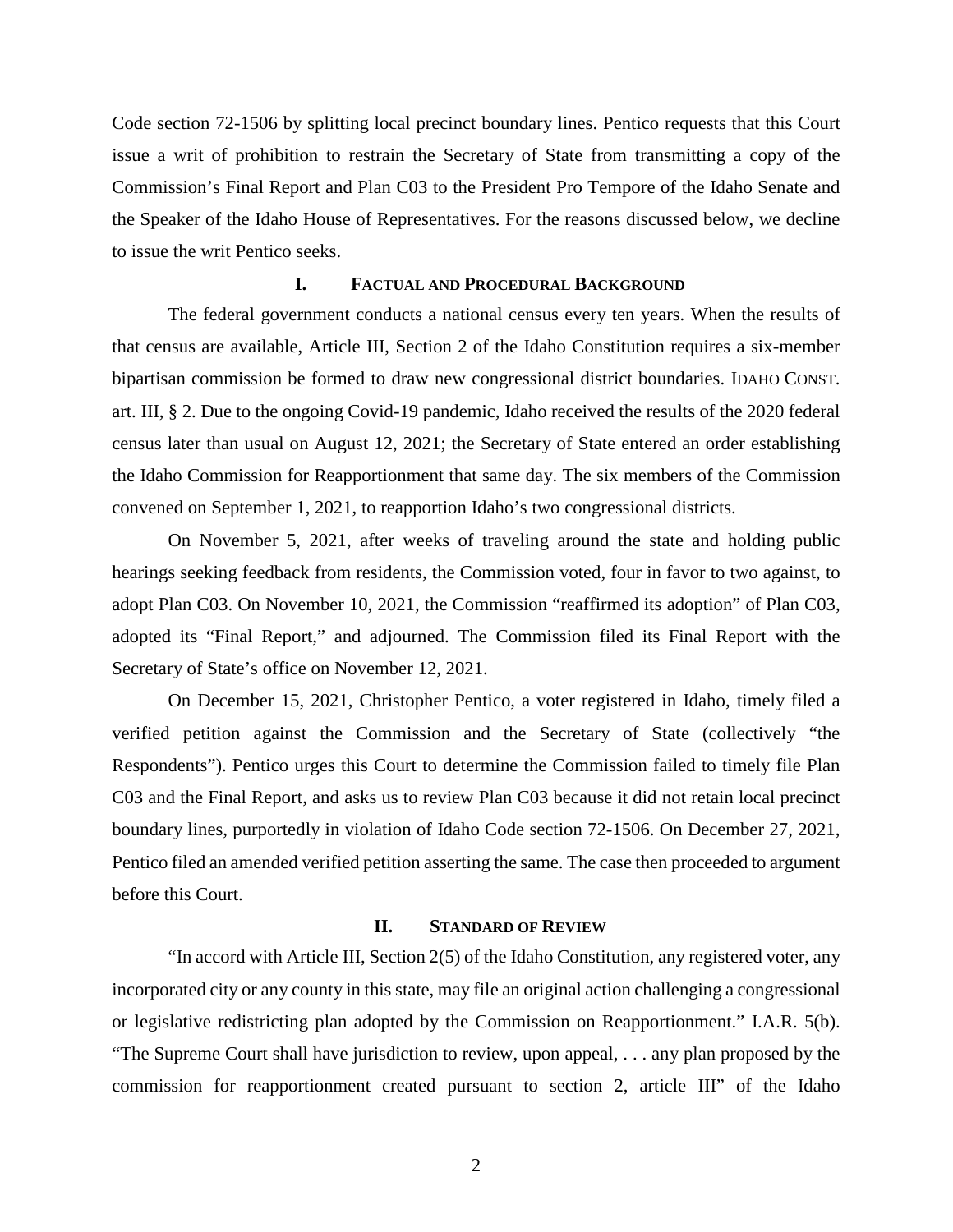Constitution. IDAHO CONST. art. V, § 9. "Within the time and manner prescribed by rule of the supreme court, any registered voter, incorporated city or county in this state may appeal to the supreme court a congressional or legislative redistricting plan adopted by the commission." I.C. § 72-1509(1).

"Article I, § 2, of the United States Constitution requires that Members of the House of Representatives 'be apportioned among the several States . . . according to their respective Numbers' and 'chosen every second Year by the People of the several States.'" *Tennant v. Jefferson Cnty. Comm'n*, 567 U.S. 758, 759 (2012) (quoting U.S. CONST. art. I, § 2). "[T]he commands require that 'as nearly as is practicable one man's vote in a congressional election is to be worth as much as another's.' " *Id.* (quoting *Wesberry v. Sanders*, 376 U.S. 1, 7–8 (1964)). "[T]he 'as nearly as is practicable' standard does not require that congressional districts be drawn with 'precise mathematical equality,' but instead that the State justify population differences between districts that could have been avoided by 'a good-faith effort to achieve absolute equality.'" *Id.* (quoting *Karcher v. Daggett*, 462 U.S. 725, 730 (1983)).

"Both constitutional questions and questions of statutory interpretation are questions of law over which this Court exercises free review." *CDA Dairy Queen, Inc. v. State Ins. Fund*, 154 Idaho 379, 382, 299 P.3d 186, 189 (2012) (quoting *Stuart v. State*, 149 Idaho 35, 40, 232 P.3d 813, 818 (2010)).

## **III. ANALYSIS**

## **A. The Commission filed its Final Report within the ninety-day deadline.**

Pentico first asserts that the Commission filed its Final Report late, in violation of Article III, section 2 of the Idaho Constitution and Idaho Code section 72-1508. Although the Commission voted to adopt its Final Report on November 10, 2021, the Final Report was not officially filed with the Secretary of State's office until 3:12 p.m. on November 12, 2021. Pentico argues this was two days too late.

Both parties agree that, once the Commission is "organized," the Commission must file its Final Report with the Secretary of State's office within ninety days. The parties' real disagreement is over the meaning of the term "organized." Pentico argues the Commission was organized on August 12, 2021, the day the Secretary of State issued his "Order Establishing Commission for Reapportionment[.]" Respondents counter that the Commission was organized on September 1,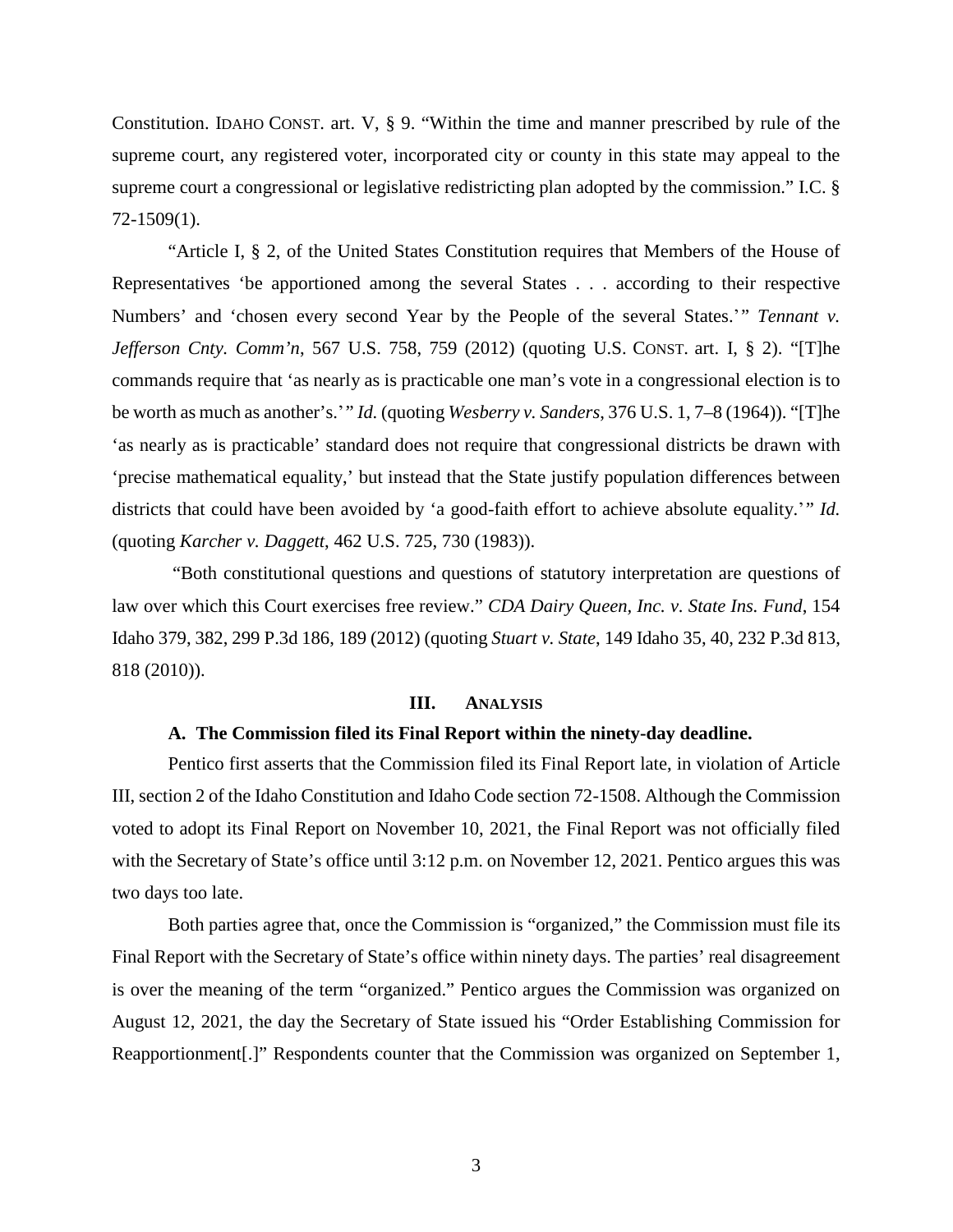2021, the day the Commission "elected its leaders and agreed upon the rules that governed its conduct[.]"

We conclude that the Commission was "organized" and the ninety-day time limit began to run on September 1, 2021, the day the Commission elected two of its commissioners as co-chairs of the Commission. "Where a statute or constitutional provision is clear we must follow the law as written." *Sweeney v. Otter*, 119 Idaho 135, 138, 804 P.2d 308, 311 (1990). "Where the language is unambiguous, there is no occasion for the application of rules of construction." *Id.* "The fundamental object in construing constitutional provisions is to ascertain the intent of the drafters by reading the words as written, employing their natural and ordinary meaning, and construing them to fulfill the intent of the drafters." *Id.* at 139, 804 P.2d at 312.

When a question before this Court requires statutory interpretation, we apply the following principles:

The objective of statutory interpretation is to derive the intent of the legislative body that adopted the act. Statutory interpretation begins with the literal language of the statute. Provisions should not be read in isolation, but must be interpreted in the context of the entire document. The statute should be considered as a whole, and words should be given their plain, usual, and ordinary meanings. It should be noted that the Court must give effect to all the words and provisions of the statute so that none will be void, superfluous, or redundant. When the statutory language is unambiguous, the clearly expressed intent of the legislative body must be given effect, and the Court need not consider rules of statutory construction.

*State v. Schulz*, 151 Idaho 863, 866, 264 P.3d 970, 973 (2011) (quoting *Farber v. Idaho State Ins. Fund*, 147 Idaho 307, 310, 208 P.3d 289, 292 (2009) (internal citations omitted)).

*Estate of Stahl v. Idaho State Tax Comm'n*, 162 Idaho 558, 562, 401 P.3d 136, 140 (2017).

However, "[i]f the language of the statute is capable of more than one reasonable construction it is ambiguous," and a statute that is ambiguous must be construed with legislative intent in mind, which is ascertained by examining "not only the literal words of the statute, but the reasonableness of the proposed interpretations, the policy behind the statute, and its legislative history."

*BHC Intermountain Hosp., Inc. v. Ada Cnty.*, 150 Idaho 93, 95, 244 P.3d 237, 239 (2010) (quoting *State v. Yzaguirre*, 144 Idaho 471, 475, 163 P.3d 1183, 1187 (2007)). "A statute is not ambiguous merely because the parties present differing interpretations." *Id.* at 96, 244 P.3d at 240. "Instead, the statute is ambiguous only if more than one of the interpretations can be reasonably construed from the language of the statute." *Id.*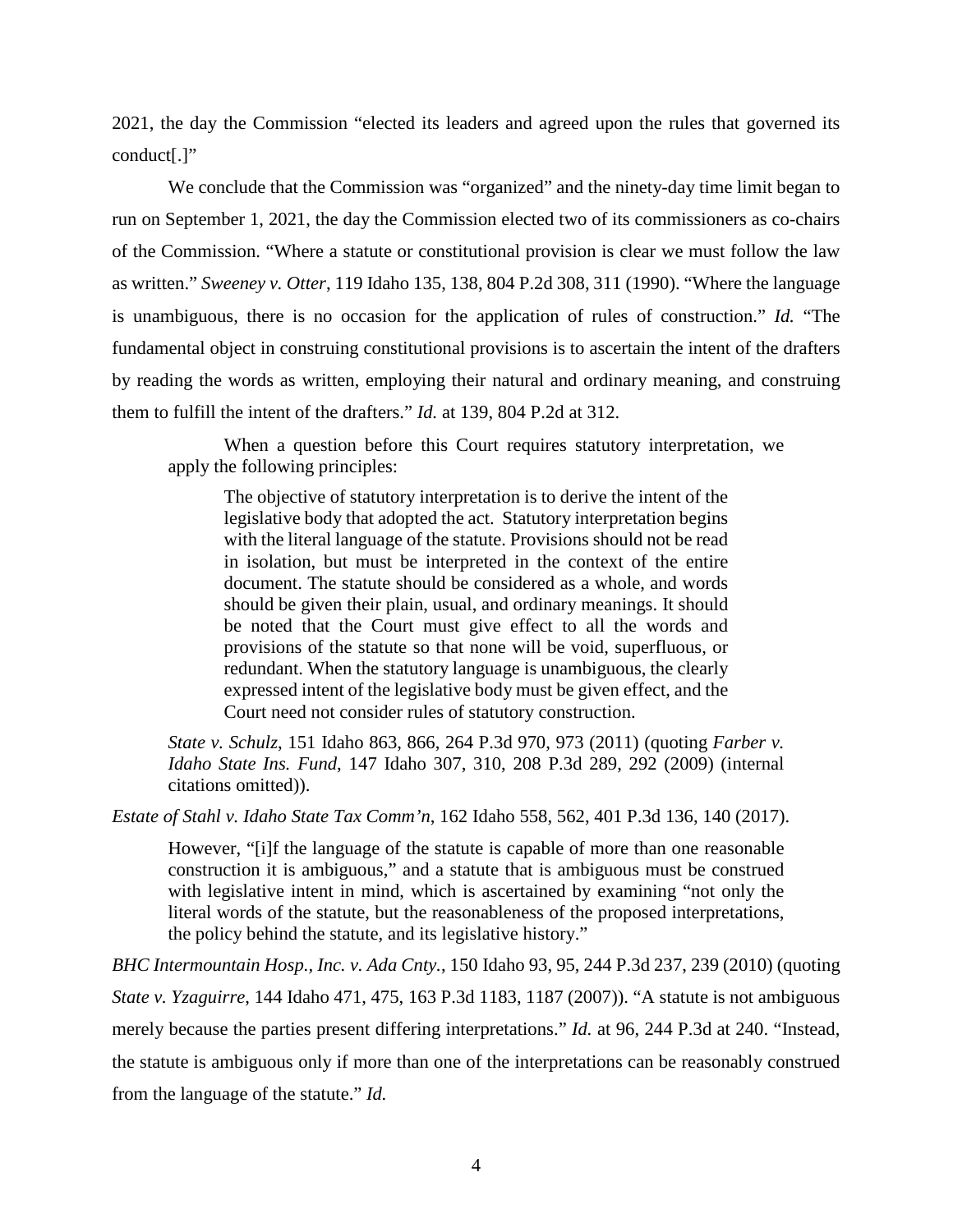The issue at hand stems from the parties' differing interpretations of Article III, section 2 of the Idaho Constitution, which provides in relevant part:

(2) Whenever there is reason to reapportion the legislature or to provide for new congressional district boundaries in the state, or both, because of a new federal census or because of a decision of a court of competent jurisdiction, *a commission for reapportionment shall be formed on order of the secretary of state*. The commission shall be composed of six members. The leaders of the two largest political parties of each house of the legislature shall each designate one member and the state chairmen of the two largest political parties, determined by the vote cast for governor in the last gubernatorial election, shall each designate one member. In the event any appointing authority does not select the members within fifteen calendar days following the secretary of state's order to form the commission, such members shall be appointed by the Supreme Court. No member of the commission may be an elected or appointed official in the state of Idaho at the time of designation or selection.

(3) The legislature shall enact laws providing for the implementation of the provisions of this section, including terms of commission members, the method of filling vacancies on the commission, additional qualifications for commissioners and additional standards to govern the commission. The legislature shall appropriate funds to enable the commission to carry out its duties.

(4) *Within ninety days after the commission has been organized* or the necessary census data are available, whichever is later, the commission shall file a proposed plan for apportioning the senate and house of representatives of the legislature with the office of the secretary of state. At the same time, and with the same effect, the commission shall prepare and file a plan for congressional districts.

IDAHO CONST. art. III, § 2 (italics added).

Reading Article III, section 2, we find Pentico's argument that the Commission was "organized" on August 12, 2021, unavailing for three reasons. First, the phrase "a commission for reapportionment shall *be formed* on order of the secretary of state" means that the Secretary of State's order is a prerequisite to forming a commission. *See* IDAHO CONST. art. III, § 2(2) (italics added). It is not the Secretary of State's role to "form" the commission. Rather, the Secretary of State issues an order *to form* a commission to those with authority to appoint the individuals who will serve on the commission.

Second, the provision lays out the process for choosing members of a commission. Notably, Article III, section 2(2) provides that "[i]n the event any appointing authority does not select the members within fifteen calendar days following *the secretary of state's order to form the commission*, such members shall be appointed by the Supreme Court." *Id.* (italics added). Again, this language means that the Secretary of State's order does not, by itself, organize a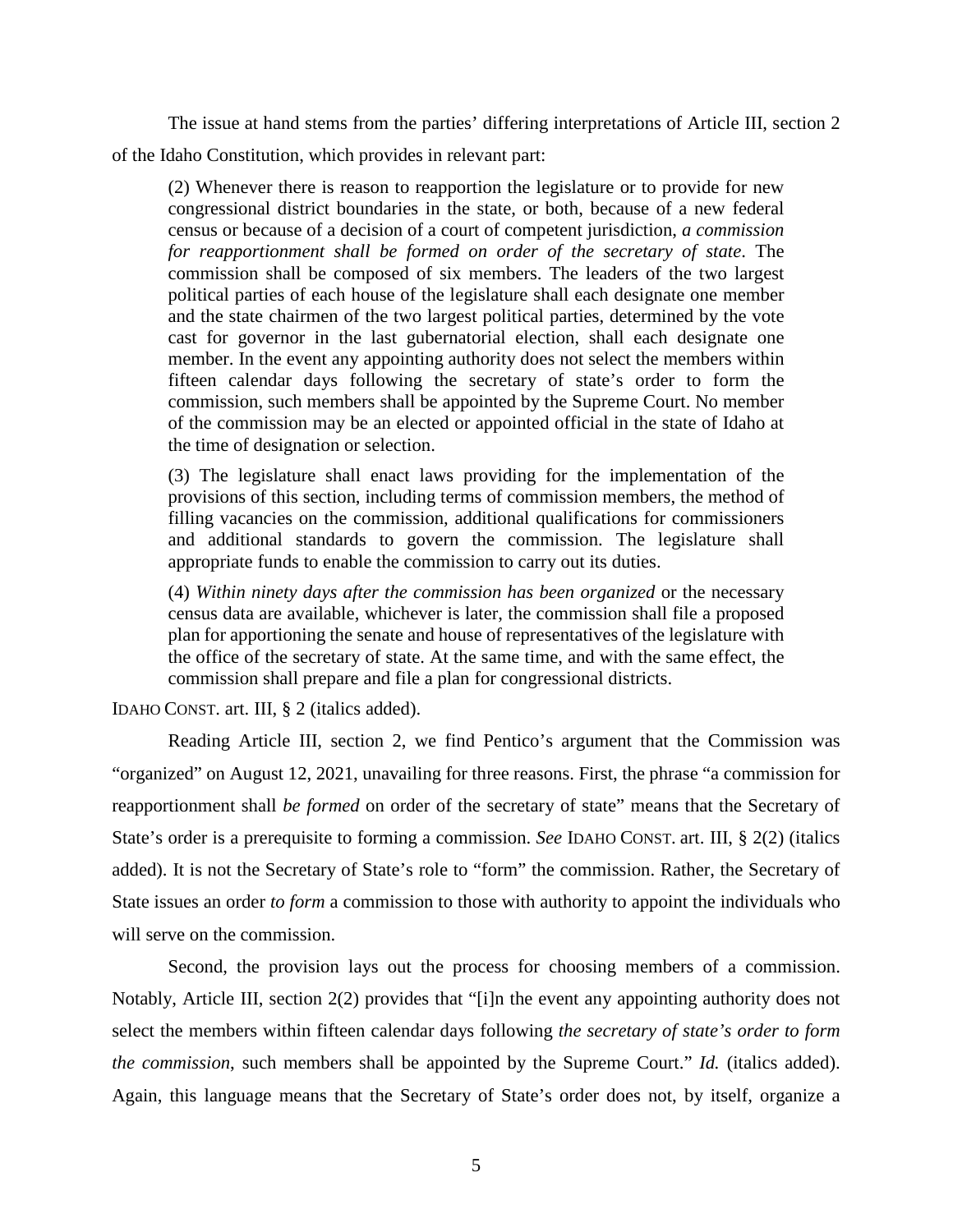commission; it merely directs that a commission be *formed*. In order for Pentico's interpretation to be correct, it would mean a commission could be "organized" before its members had been chosen.

Third, subsection 2 utilizes the verb "formed," as distinct from subsection 4, which utilizes the verb "organized." Merriam-Webster defines "form" as "to give a particular shape to[;] shape or mold into a certain state or after a particular model" and "to take form[;] come into existence[;] arise." *Form*, MERRIAM-WEBSTER, INC., https://www.merriam-webster.com/dictionary/form# synonyms (last visited Feb. 10, 2022). "Organize" is defined as "to form into a coherent unity or functioning whole<sup>[</sup>;] integrate<sup>[</sup>;]" "to set up an administrative structure for<sup>[</sup>;]" "to arrange by systematic planning and united effort[;]" and "to arrange elements into a whole of interdependent parts[.]" *Organize,* MERRIAM-WEBSTER, INC., https://www.merriam-webster.com/dictionary/ organize#synonyms (last visited Feb. 10, 2022). Even though Pentico asserts that the meanings of the two verbs are the same, they are not directly synonymous: the definitions of "form" imply creation, as opposed to the definitions of "organize," which "impl[y] arranging so that the whole aggregate works as a unit with each element having a proper function[.]" *Id.* The use of these two different verbs in the same article of the Constitution means that the drafters of the provision drew a distinction between the Secretary of State's order *to form* a commission and the commission's responsibility to *organize* itself. In other words, "formation" of a commission is a precursor to its "organization."

Likewise, we find no merit to Pentico's argument that the plain reading of Idaho Code section 72-1508 means that the Commission is "organized" when the Secretary of State issues the order to form a commission. Like Article III, section 2(4) of the Constitution, Idaho Code section 72-1508 sets out a ninety-day time limit, stating that "[t]he final report of the commission shall be filed with the office of the secretary of state *not more than ninety (90) days after the commission has been organized*." I.C. § 72-1508 (italics added). Idaho Code section 72-1501 provides:

(1) *A commission for reapportionment shall be organized, upon the order of the secretary of state*, in the event that:

(a) A court of competent jurisdiction orders a redistricting of an existing state legislative or congressional plan; or

(b) In a year ending in one (1), a new federal census is available, in which case an order shall be issued no earlier than June 1.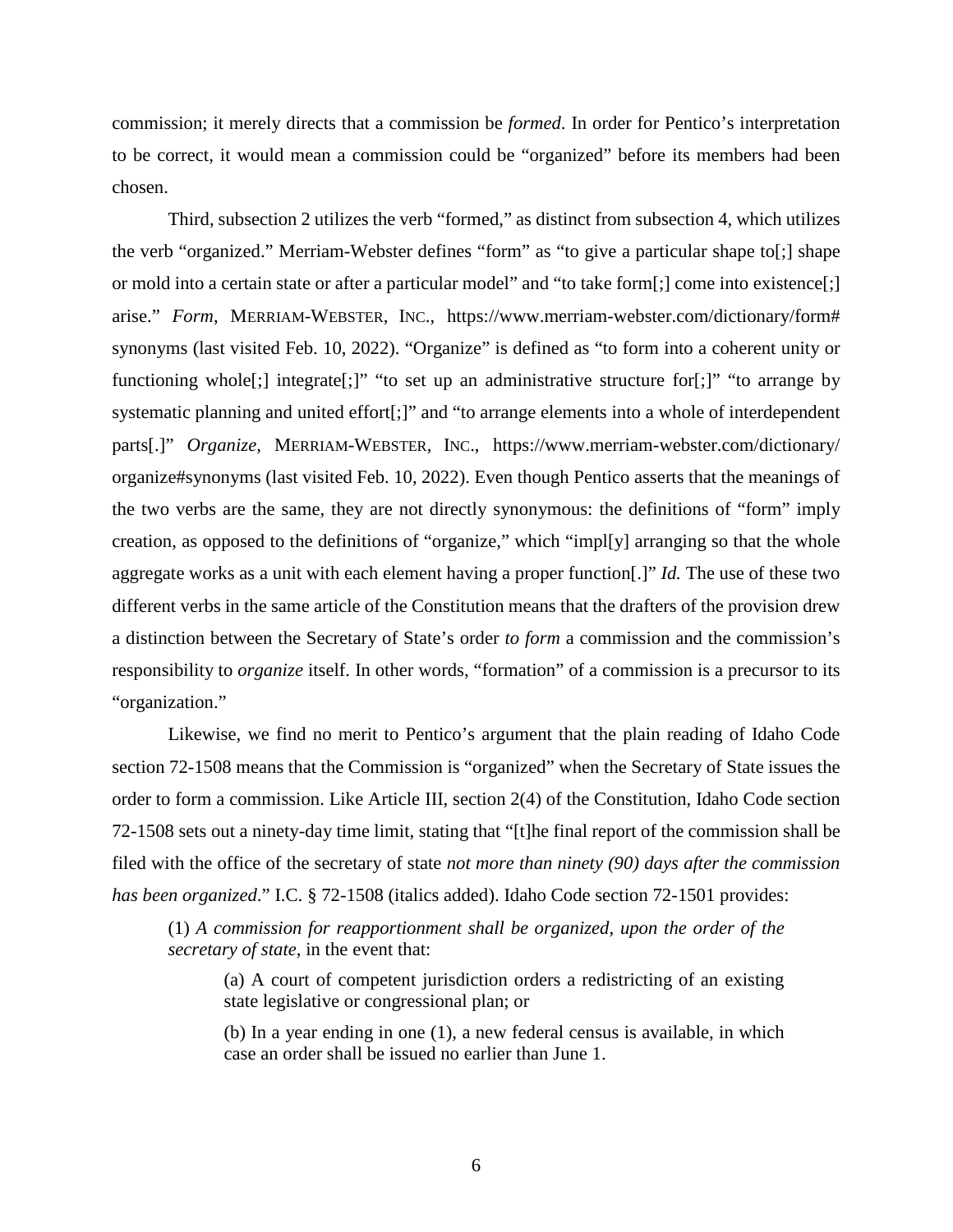(2) A commission formed pursuant to paragraph  $(1)(b)$  of this section shall be reconvened if, prior to the next general election, a court of competent jurisdiction orders the plan adopted by that commission to be revised.

#### I.C. § 72-1501 (italics added).

Pentico asserts that "[t]he plain language of Idaho Code [section] 72-1501 is unambiguous in declaring that a commission for reapportionment is 'organized *upon the order of the secretary of state*[.]' " (Italics in original.) However, in making this argument, Pentico omits the comma between "organized" and "upon the order of the secretary of state . . . ." Whether Pentico's omission of the comma was intentional or inadvertent, the comma is important in interpreting the statute. In addition, Pentico's interpretation is contrary to Idaho's Constitution. Article III, section 2(2) of the Idaho Constitution states that "a commission for reapportionment shall *be formed* on order of the secretary of state." IDAHO CONST. art. III, § 2(2) (italics added). As discussed above, the Secretary of State's order does not form a commission; rather, it is an order *to form* a commission. Likewise, the Secretary of State's order does not automatically organize a commission simply upon the order's issuance. Additionally, Pentico takes the quoted language out of context. As Respondents point out, Idaho Code section 72-1501 "states *when* a [c]ommission must be organized: in a year ending in one after a new federal census is available[.]" (Italics in original.)

In order to determine when a commission is organized, we must look to Idaho Code section 72-1505. Pursuant to Article III, section 2(3) of the Idaho Constitution, the Legislature may "enact laws providing for the implementation of the provisions of" Article III, section 2. IDAHO CONST. art. III, § 2(3). The Legislature enacted Idaho Code section 72-1505, entitled "Organization and Procedure," which states that "[t]he commissioners shall elect, by majority vote, a member or members to serve as chairman or cochairmen and other officers as they may determine." I.C. § 72- 1505. The statute then goes on to provide "[a]ll proceedings of the commission shall be governed by the following procedure:" and lists seven procedurally-related subsections but does not refer to organization. *Id.* Thus, the first part of section 72-1505, which refers to election of chairpersons, is the "organizational" part of the statute to which its title refers. As such, we conclude that the commission is only "organized" upon the election of its chair or co-chairs. This, in turn, means that the ninety-day deadline begins on the date the chairpersons are elected, or in this case September 1, 2021.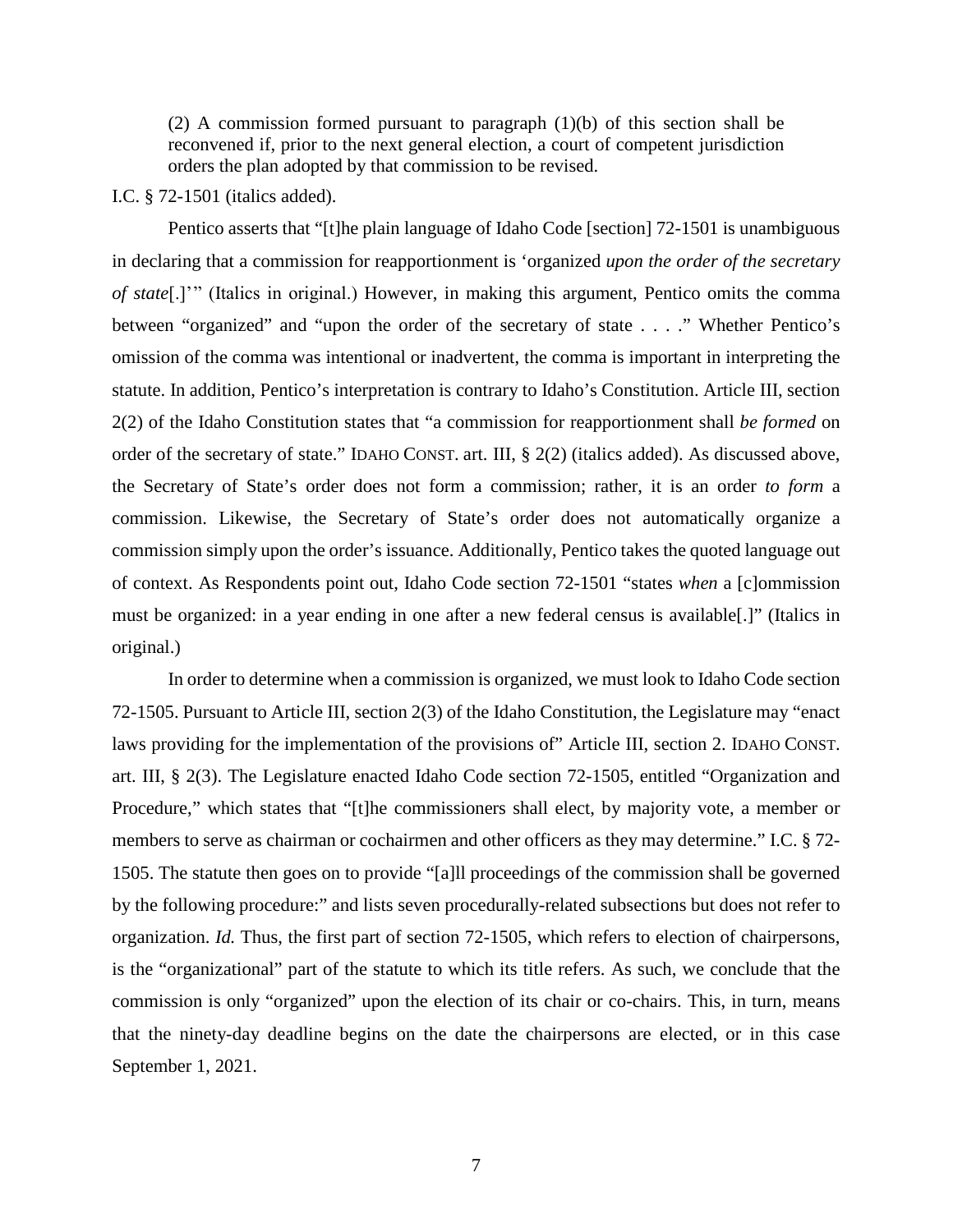Pentico warns that, if we do not adhere to his reading of the ninety-day deadline, there is a possibility that a future commission will "delay[] and dither[] indefinitely, irretrievably gumming up Idaho's democratic process" by refusing to elect chairpersons. We agree that this opinion should not be read to give future commissions license to prolong their official duties; however, we decline to ignore the plain language of Article III, section 2 and Idaho Code section 72-1501. There is no reason to assume that a future commission will drag its feet. Indeed, this Commission worked exceptionally well under significant time pressure and, as we have previously observed, "[w]e have no reason to believe that the commission will not perform its duty to adopt a plan that complies with mandatory constitutional and statutory provisions." *Twin Falls Cnty. v. Idaho Comm'n on Redistricting*, 152 Idaho 346, 351, 271 P.3d 1202, 1207 (2012); *see also Horner v. Ponderosa Pine Lodging*, 107 Idaho 1111, 1114, 695 P.2d 1250, 1253 (1985) ("In Idaho, as in most states, there is a presumption of regularity in the performance of official duties by public officers.").

We hold that the Commission was organized on September 1, 2021, when the Commission elected two commissioners as co-chairs, pursuant to Idaho Code section 72-1505. Because the Commission was organized on September 1, 2021, the ninety-day deadline had not expired by the time the Final Report was filed on November 12, 2021. As such, we conclude the Final Report and Plan C03 were timely filed.

### **B. Plan C03 does not violate Idaho Code section 72-1506(7).**

Pentico next argues that Plan C03 violates Idaho Code section 72-1506(7) because it unnecessarily splits voting precincts. Idaho Code section 72-1506(7) provides:

Congressional and legislative redistricting plans considered by the commission, and plans adopted by the commission, shall be governed by the following criteria:

. . .

(7) District boundaries shall retain the local voting precinct boundary lines to the extent those lines comply with the provisions of section 34-306, Idaho Code. When the commission determines, by an affirmative vote of at least five (5) members recorded in its minutes, that it cannot complete its duties for a legislative district by fully complying with the provisions of this subsection, this subsection shall not apply to the commission or legislative redistricting plan it shall adopt.

I.C. § 72-1506(7). The Commission unanimously voted that it could not complete its duties for its legislative redistricting plan and retain local precinct boundary lines. The Commission also voted, 5-1, that it could not complete its duties for its congressional reapportionment plan while retaining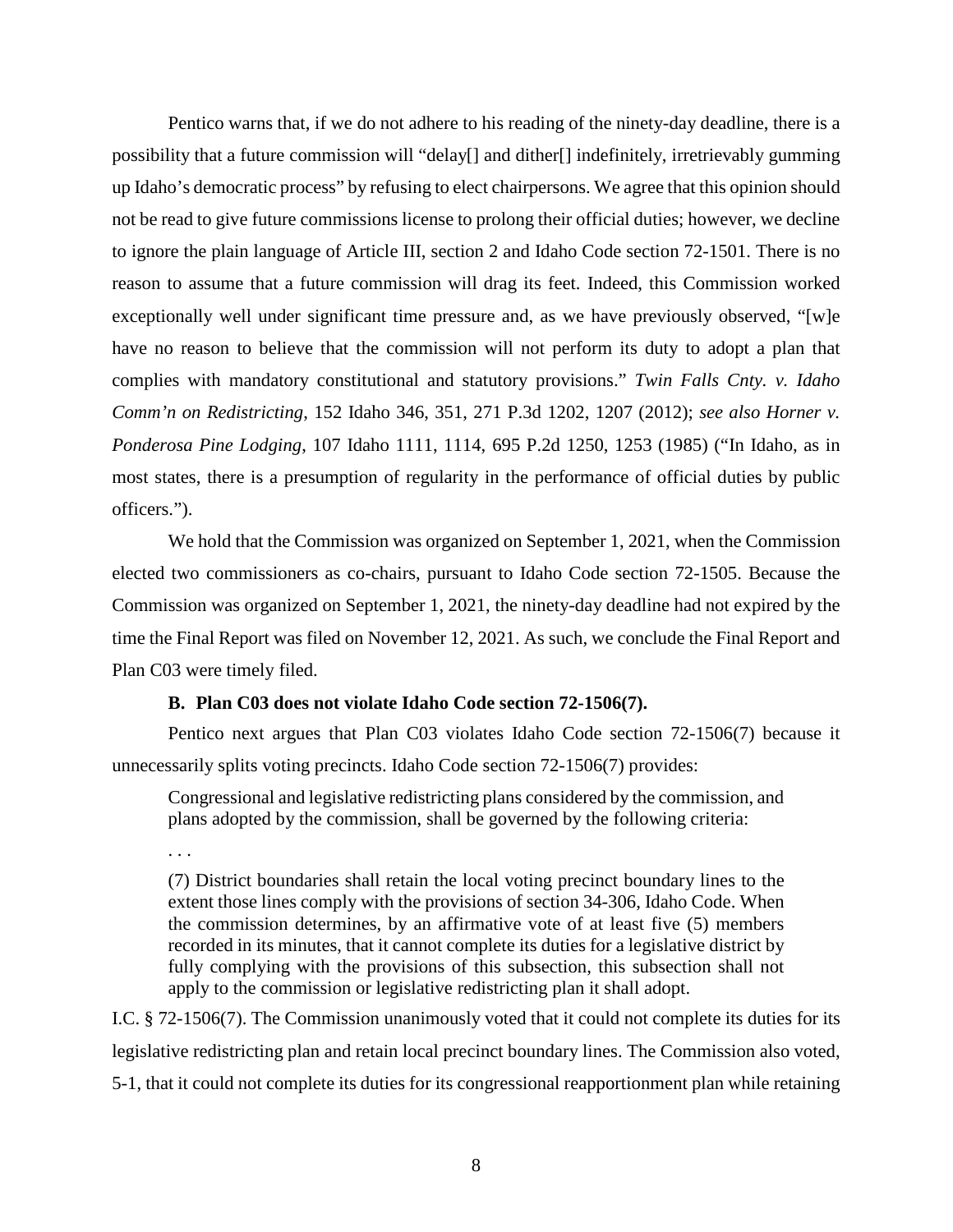local precinct boundary lines. Plan C03, ultimately adopted by the Commission, splits six precincts in Ada County.

# 1. Pursuant to Idaho Code section 72-1506(7), a commission need not retain local precinct boundary lines with respect to its congressional plan if it determines it cannot complete its duties for a legislative district while retaining precincts.

Pentico argues that "the Commission lacked the power to make such a determination with respect to congressional districts[.]" He points to the language of Idaho Code section 72-1506, asserting that "the statute clearly provides such a determination can only be made as to legislative districts." Pentico contends that public policy concerns support his interpretation.

Respondents counter that the plain language of Idaho Code section 72-1506(7) provides that "the prohibition on splitting precincts does not apply to the Commission's congressional redistricting plan once it votes to waive the precinct requirement for its legislative redistricting plan." Under Respondents' reading, the mandate to retain precinct boundary lines applied to both legislative and congressional redistricting plans until the Commission unanimously voted that it could not complete its duties for its legislative redistricting plan while retaining precinct boundary lines. After this vote, Respondents assert, the Commission was not required to retain the precinct boundary lines in either the congressional or legislative plans. Respondents note the Legislature's use of the disjunctive "or" in the phrase "the subsection shall not apply to the commission *or* [the] legislative redistricting plan it shall adopt." Respondents assert that this means "the commission" cannot be read to simply refer to "the legislative redistricting plan." Respondents additionally point to Idaho Code section 72-1506(7)'s inclusion of Idaho Code section 34-306, which specifically contemplates legislative districts, not congressional districts, and to the legislative history of Idaho Code section 72-1506(7), which they argue supports their interpretation.

In reply, Pentico reasserts that, under the plain language of Idaho Code section 72-1506(7), the Commission has no power to "exempt itself from the requirement to retain [precinct] boundary lines with respect to" congressional reapportionment. Pentico contends that "if the legislature intended to allow the finding vis-à-vis legislative redistricting to remove [the Idaho Code section] 72-[1](#page-8-0)506(7) prohibition on splitting precincts in [congressional]<sup>1</sup> redistricting, it could have simply

<span id="page-8-0"></span> <sup>1</sup> Pentico's reply brief states that "if the legislature intended to allow the finding vis-à-vis legislative redistricting to remove [the Idaho Code section] 72-1506(7) prohibition on splitting precincts in *legislative* redistricting, it could have simply ended the statute with 'this subsection shall not apply to the commission.'" (Italics added.) However, this appears to be a mistake: to fit within Pentico's argument, the quote should say "if the legislature intended to allow the finding vis-à-vis legislative redistricting to remove [the Idaho Code section] 72-1506(7) prohibition on splitting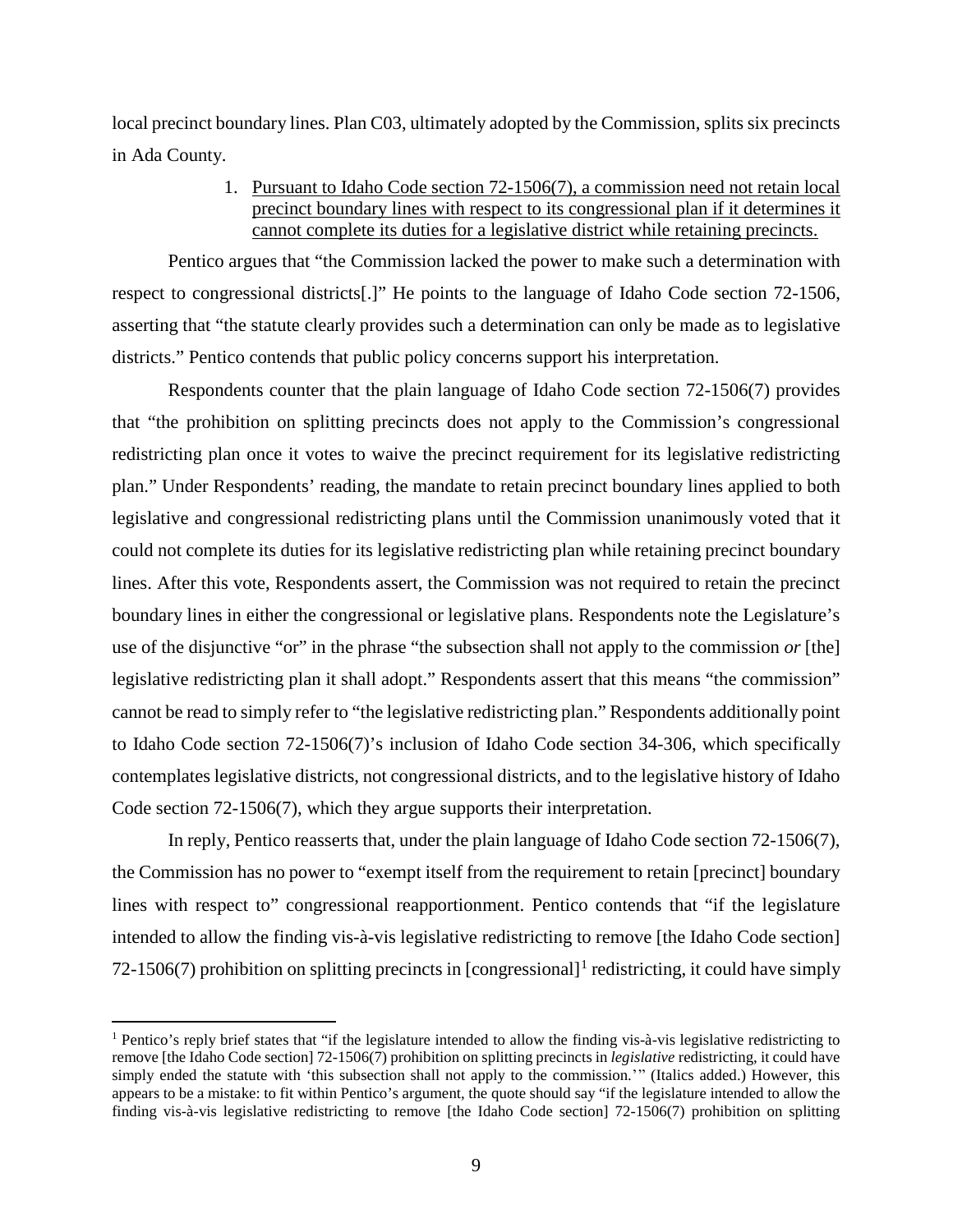ended the statute with 'this subsection shall not apply to the commission[,]" rather than adding the "or legislative redistricting plan" clause. Pentico asserts that, under Respondents' interpretation, the "or legislative redistricting plan" language is rendered superfluous.

Additionally, Pentico argues that the Legislature's use of the word "or" cannot mean that the commission and the legislative redistricting plan "are two different and unalike things" because "[t]he legislative redistricting plan is adopted by the commission; in effect, it is its creation." (Footnote omitted.) Pentico also asserts that public policy considerations support his interpretation. Pentico contends that the legislative history supports his interpretation rather than Respondents', and points to the 2009 amendment to Idaho Code section 72-1506(7) as support for his argument.

Turning to the statute in question, we hold that the Commission acted consistently with statutory criteria when it adopted a congressional reapportionment plan that split six precincts. We further conclude that the statute is unambiguous. Subsection 7 applies to "[c]ongressional and legislative redistricting plans considered by the commission, and plans adopted by the commission[.]" I.C. § 72-1506. Additionally, for both congressional and legislative redistricting plans, "[d]istrict boundaries shall retain the local voting precinct boundary lines to the extent those lines comply with the provisions of section 34-306, Idaho Code." I.C. § 72-1506(7). Usually, the word "shall" is mandatory. *Twin Falls Cnty.*, 152 Idaho at 349, 271 P.3d at 1205. However, it is also clear that section 72-1506(7) provides an escape clause, which becomes available if "the commission determines, by an affirmative vote of at least five (5) members recorded in its minutes, that it cannot complete its duties *for a legislative district* by fully complying with the provisions of this subsection[.]" I.C. § 72-1506(7) (italics added). This phrasing suggests, as Respondents argue, that in order to invoke the escape clause, the Commission need only vote that "it cannot complete its duties for a legislative district by fully complying with" the mandate to "retain the local voting precinct boundary lines." Nothing in the statute requires the Commission make a similar vote with respect to congressional districts. *See* I.C. § 72-1506(7).

The heart of the parties' disagreement is the escape clause language contained in section 72-1506(7). That section provides that if five members of a commission affirmatively vote that the commission cannot complete its duties by fully complying with subsection (7), then the subsection's requirements "shall not apply to the commission *or* legislative redistricting plan it

 $\overline{a}$ 

precincts in *congressional* redistricting, it could have simply ended the statute with 'this subsection shall not apply to the commission."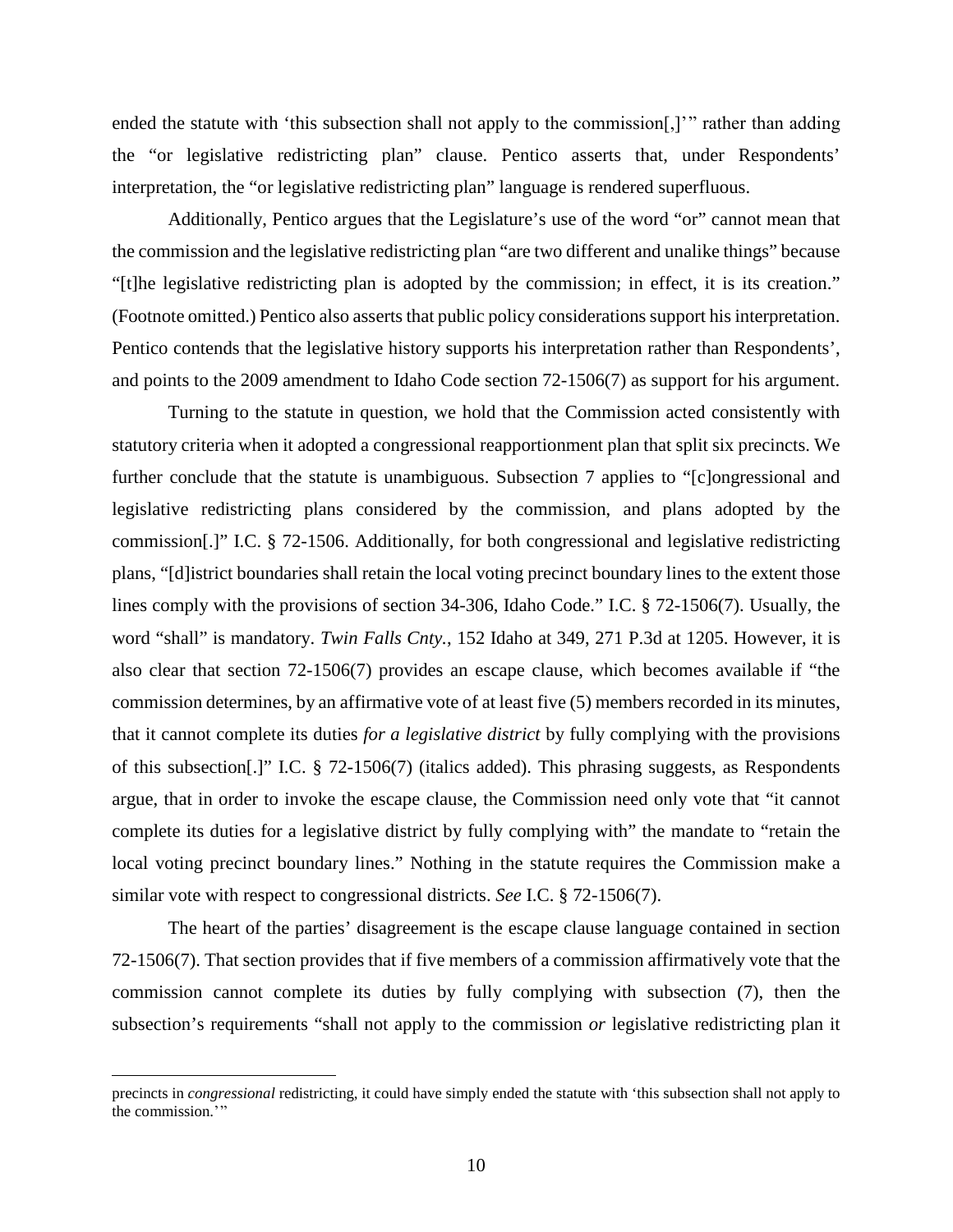shall adopt." I.C. § 72-1506(7) (italics added). "The word 'or' is a 'disjunctive particle used to express an alternative or to give a choice of one among two or more things.' " *State v. Cota-Medina*, 163 Idaho 593, 600, 416 P.3d 965, 972 (2018) (quoting *Markel Int'l Ins. Co., Ltd v. Erekson*, 153 Idaho 107, 110, 279 P.3d 93, 96 (2012)). The Legislature's use of the word "or" therefore indicates that "the commission," as used in section 72-1506(7), must be read as something in addition to the "legislative redistricting plan."

Pentico offers no definition of "the commission;" instead, he simply asserts that it cannot be read to include the congressional reapportionment plan. Looking to the plain language of the statute, we conclude that "the commission" means exactly that: the commission. By extension, this includes any plans—either congressional or legislative, or both—the commission adopts. Accordingly, we determine the statute is not ambiguous. The only reasonable interpretation of the statute is that it gives the commission the authority to split voting precincts in both its congressional and legislative plans. Pentico argues that the statute does not give the commission the ability to split precincts in its congressional plan, while conceding it gives the commission the ability to do so in its legislative plan. Why would the legislature give the commission the ability to split precincts for one plan, but not the other? The simple answer is it would not make sense to do so.

Pursuant to Idaho Code section 34-301, the board of county commissioners for each county is tasked with establishing local voting precincts. I.C. § 34-301. Section 34-301, however, contemplates only legislative districts, not congressional districts:

The board of county commissioners may establish an absentee voting precinct for each *legislative district* within the county. The boundaries of such absentee precincts shall be the same as those of the *legislative districts* for which they were established. The board shall have the authority to create new or consolidate established precincts only within the boundaries of *legislative districts*.

*Id.* (italics added). Likewise, Idaho Code section 34-306, expressly referenced by Idaho Code section 72-1506(7), only contemplates legislative districts, not congressional districts:

(1) Precinct boundaries shall follow visible, easily recognizable physical features on the ground including, but not limited to, streets, railroad tracks, roads, streams and lakes. The exception shall be when a precinct boundary coincides with a city, county, Indian reservation or school district boundary which does not follow a visible feature.

(2) In order to achieve compliance with the requirements of this section, and simultaneously maintain *legislative district boundaries* which may not follow visible features, a county may designate subprecincts within precincts, the internal boundaries of which do not follow visible features.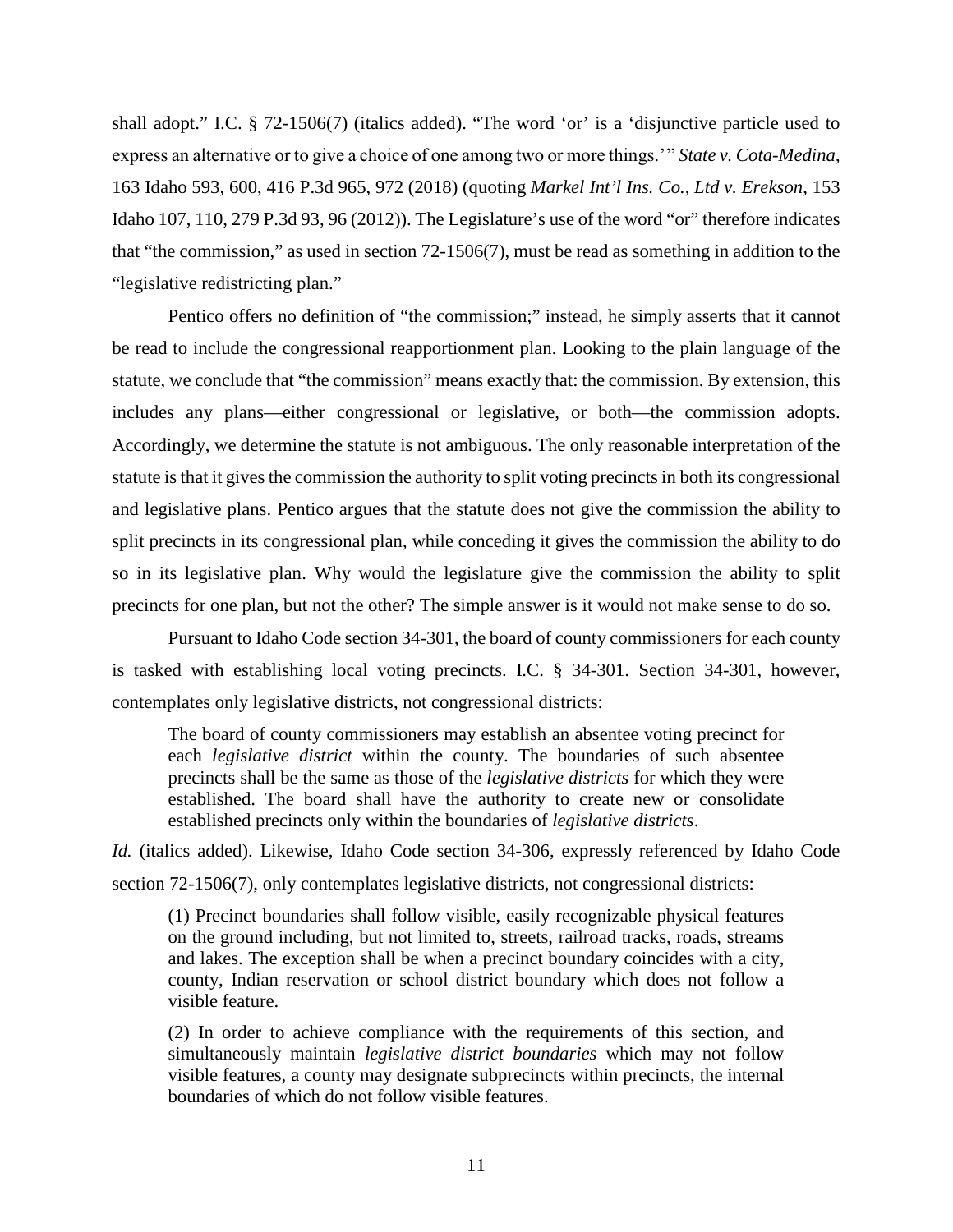### I.C. § 34-306 (italics added).

Contrary to Pentico's assertions, precinct boundaries are not required to be redrawn based on a congressional reapportionment plan, nor are the precincts required to follow the boundaries of congressional districts. *See* I.C. §§ 34-301, 34-306. It is, however, likely that precinct boundary lines will be redrawn following the adoption of a new legislative redistricting plan, and that those new precinct boundaries will adhere to the new legislative district boundaries. *See* I.C. §§ 34-301, 34-306. Thus, forcing the congressional reapportionment plan to follow precinct boundaries that exist at the time the commission is doing its work does not make sense when, as here, the Commission determined it could not complete its duties with respect to the legislative redistricting plan while retaining those soon-to-be-outdated precinct boundaries.

Because we conclude the statute is not ambiguous, we need not resort to an analysis of the legislative history or policy arguments to determine the meaning behind the statute. However, we do note that the legislative history of Idaho Code section 72-1506(7) supports Respondents' interpretation rather than Pentico's interpretation. Statutory amendments are highly relevant to statutory interpretation. *Saint Alphonsus Reg'l Med. Ctr. v. Raney*, 163 Idaho 342, 345–47, 413 P.3d 742, 745–47 (2018). Prior to the 2009 amendment, which codified Idaho Code section 72- 1506(7) as it exists today, section 72-1506(7) provided in full: "District boundaries should retain, as far as practicable, the local voting precinct boundary lines to the extent those lines comply with the provisions of section 34-306, Idaho Code." Act of Mar. 12, 1996, ch. 175, 1996 Idaho Sess. Laws 564. Idaho Code 72-1506(7) now states:

District boundaries shall retain the local voting precinct boundary lines to the extent those lines comply with the provisions of section 34-306, Idaho Code. When the commission determines, by an affirmative vote of at least five (5) members recorded in its minutes, that it cannot complete its duties for a legislative district by fully complying with the provisions of this subsection, this subsection shall not apply to the commission or legislative redistricting plan it shall adopt.

I.C. § 72-1506(7). The Statement of Purpose behind the 2009 amendment provided that:

*This legislation focuses on the redistricting process to protect and preserve communities of interest in the following ways:* 1. Counties shall not be divided whenever possible; 2. Counties or portions of a county in a district shall be directly connected by roads and highways to establish communities of interest; 3. District boundaries and *local voting precincts shall remain intact as much as possible.*

(Italics added.) Notably, the Statement of Purpose only discusses the redistricting process in general; it does not specifically address the distinction between the legislative redistricting process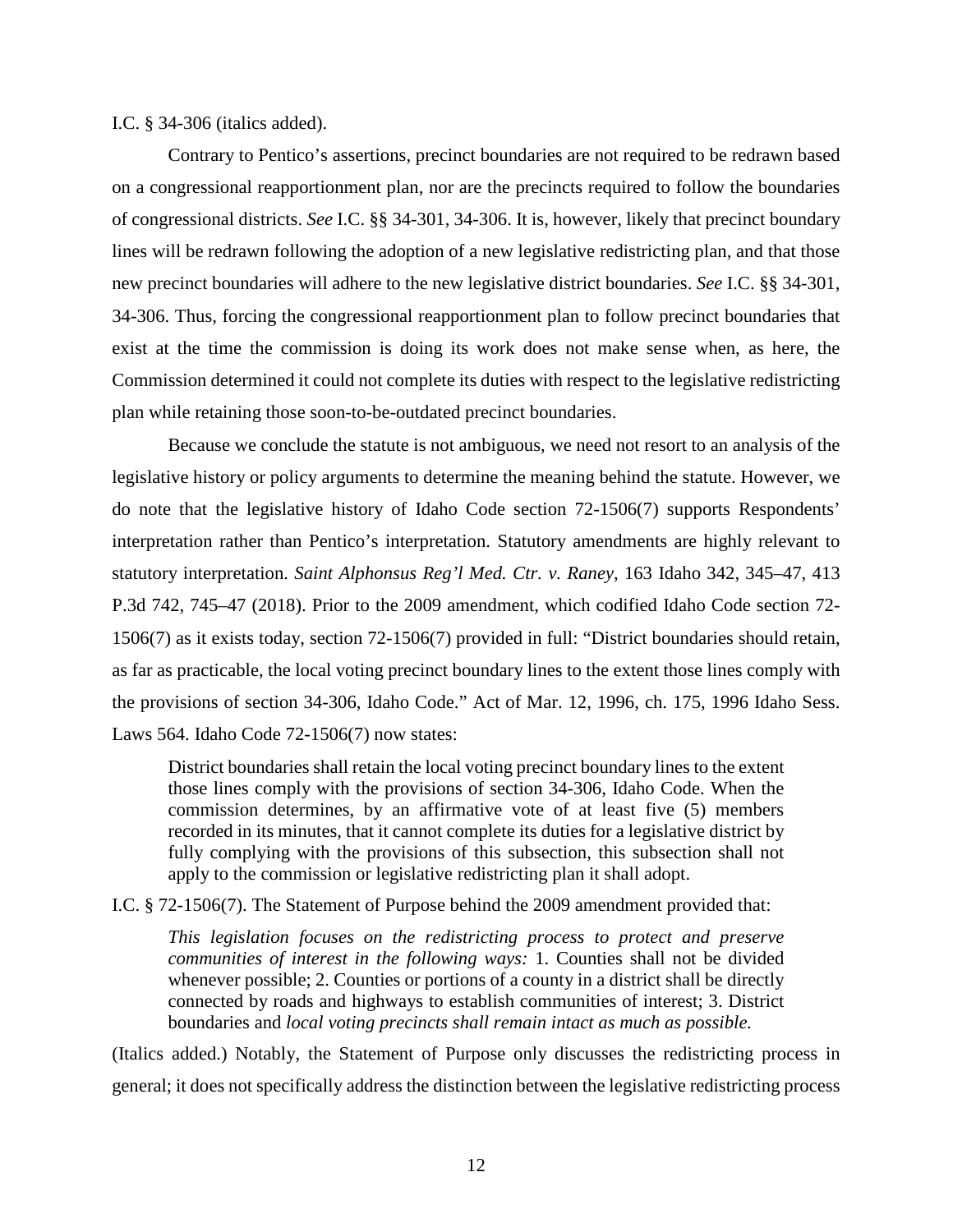and the congressional reapportionment process, both of which are governed by Idaho Code section 72-1506. *See* I.C. § 72-1506. Additionally, the original wording of section 72-1506(7) made no delineation between the legislative or congressional plans; it is therefore unlikely that the Legislature intended the amendment to change that, especially given the broad sweep of the phrase "the commission or legislative redistricting plan it shall adopt."

Further, a review of the April 1, 2009, and April 10, 2009, Senate State Affairs Committee meeting minutes, as well as the April 16, 2009, House State Affairs Committee meeting minutes, does not support Pentico's interpretation that the Legislature purposely omitted the congressional reapportionment plan from the 2009 amendment. Rather, the focus of the amendment appears to be keeping communities of interest whole throughout the redistricting process in general, not drawing a distinction between legislative and congressional plans.

Additionally, the April 1, 2009, Senate State Affairs Committee meeting minutes reflect that

**Senator Kelly** asked if the language change from should to shall is grammatical? **Senator Geddes** answered it seems to him that it is a contradiction of terms because we say that they shall to the extent possible. Shall does not have the weight that it normally means in most legislation. *This puts more emphasis in the division of counties and precincts and still allows the Commission to deviate from that, in order to comply with the other provisions in redistricting.* **Senator Kelly** asked if there is a reason to believe that part of these changes will be declared invalid or unconstitutional because of the severability clause? **Senator Geddes** replied "no", *the severability clause is part of the original legislation.*

*Meeting on RS18744C2 Before the S. State Affairs Comm.*, 60th Leg. 6 (April 1, 2009) (bolded emphasis in original, italics added). This supports the interpretation that the 2009 amendment was not intended to remove congressional reapportionment from the escape clause in section 72- 1506(7).

Additionally, we decline to consider Pentico's public policy argument because he did not adequately raise it in his opening brief.

For this Court to consider an issue, the appellant must identify legal issues and provide authorities supporting the arguments in its opening brief. I.A.R. 35. "A reviewing court looks only to the initial brief on appeal for the issues presented because those are the arguments and authority to which the respondent has an opportunity to respond in the respondent's brief."

*Munden v. Bannock Cnty.*, No. 47978, 2022 WL 386057, at \*14 (Idaho Feb. 9, 2022) (quoting *H.F.L.P., LLC v. City of Twin Falls*, 157 Idaho 672, 684, 339 P.3d 557, 569 (2014)).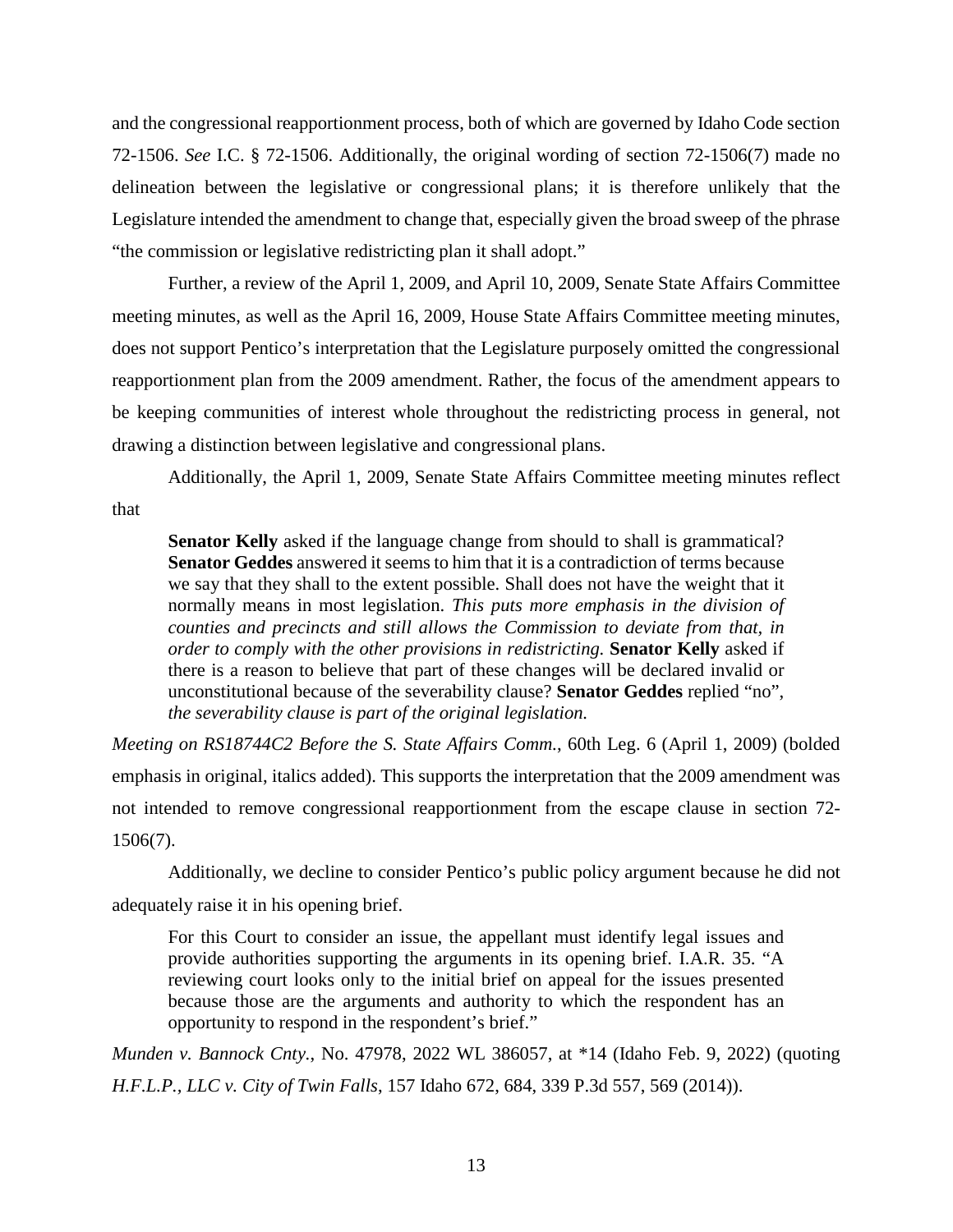In Pentico's opening brief, the extent of his public policy argument is the following: "Given the huge difference between the size of Idaho['s] legislative and congressional districts, it is not difficult to imagine policy reasons behind allowing the Commission leeway to split voting precincts in drawing the former but not the latter." However easy these policy reasons may be for Pentico to imagine, he left such imagining to the Court and did not actually identify *any* public policy reasons until he filed his reply brief, which deprived the Respondents of their ability to respond. *See Suitts v. Nix*, 141 Idaho 706, 708, 117 P.3d 120, 122 (2005) ("A reviewing court looks only to the initial brief on appeal for the issues presented because those are the arguments and authority to which the respondent has an opportunity to respond in the respondent's brief.").

Even if we were to consider Pentico's purported policy arguments, they are without merit. Notably, Pentico asserts in his reply brief that "[s]plitting precincts is inherently disruptive to the electoral process, as it requires county commissioners to redraw precincts and county clerks to canvass them, both of which impose costs and delays." However, Pentico appears to concede this will happen anyway: in arguing that the Commission filed its Final Report too late, Pentico writes, "[o]bviously, any delay in the redistricting process can have disastrous downstream effects: county commissions must wait [to] redraw new precinct boundaries [and] county clerks must wait to canvass new precincts[.]" Pentico effectively concedes that legislative redistricting will likely lead counties to redraw precinct boundaries. Additionally, as discussed above, precincts—if they are redrawn—must be redrawn to conform with legislative districts, not congressional districts. Consequently, we do not find his policy arguments for requiring the Commission to retain the precinct boundaries in its congressional redistricting plan to be persuasive.

In sum, we hold that, when properly invoked by a commission, the escape clause in Idaho Code section 72-1506(7) applies to both the legislative plan and the congressional plan adopted by that commission.

## 2. Pursuant to Idaho Code section 72-1506(7), the Commission was within its power to disregard existing local precinct boundaries in adopting Plan C03.

Finally, Pentico argues that, even if the Commission had the power to determine it could not retain local precinct boundary lines and still draw a legal plan, this determination was factually erroneous because Plan C039, a plan Pentico drew and submitted to the Commission, had a "*zeroperson* population deviation" and split no precincts. (Italics in original.)

Respondents contend that "[t]he Commission's determination that it could not complete its duties without splitting precincts was factually correct." Respondents note that Pentico has not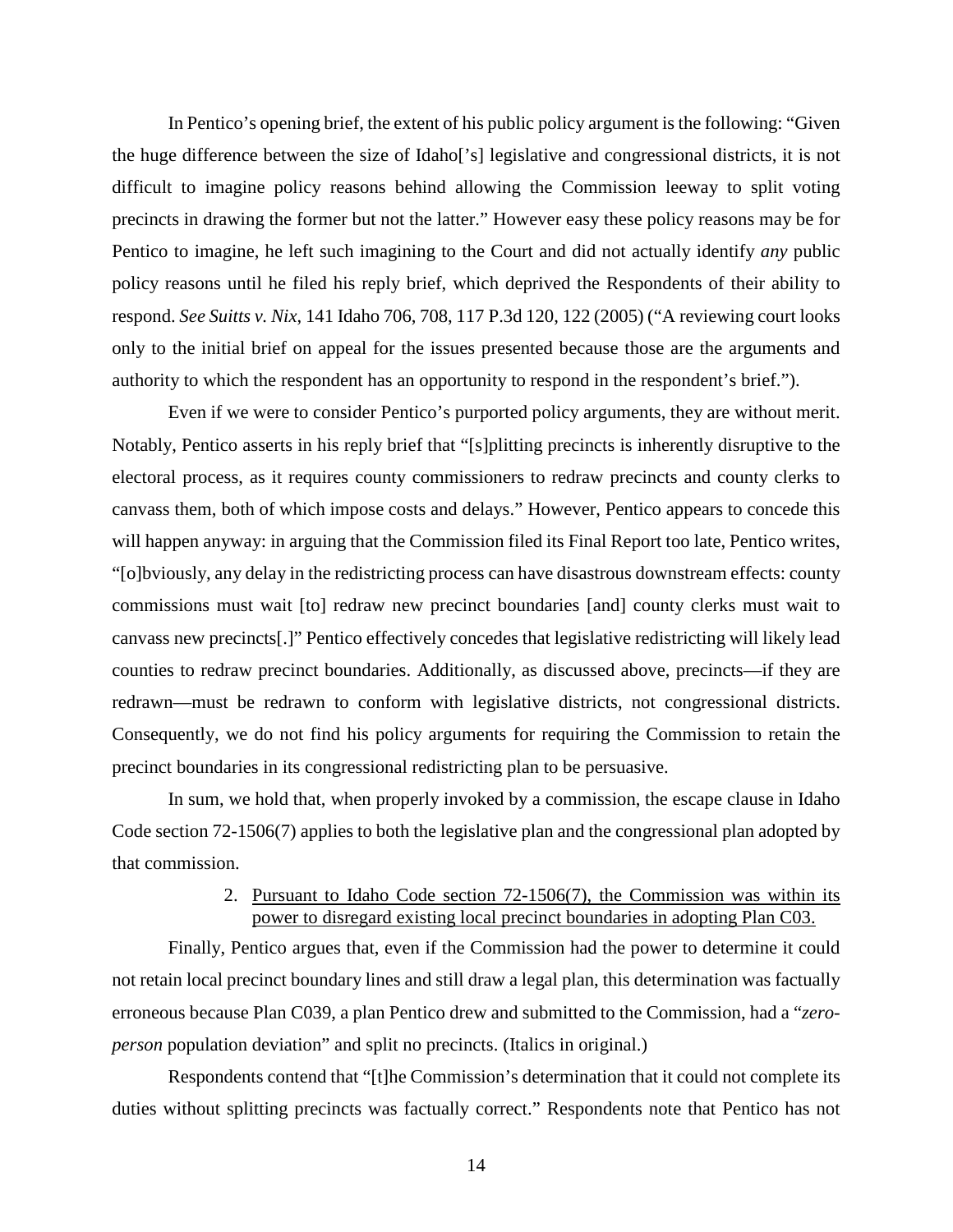challenged the correctness of the Commission's determination with respect to the legislative plan, which is the vote that matters under Respondents' reading of Idaho Code section 72-1506(7). Respondents additionally argue that Plan C039, though it does not split precincts, "does not satisfy all applicable constitutional and statutory criteria" because it has an oddly-shaped district and divides more communities of interest than Plan C03.

In reply, Pentico maintains that the Commission could have completed its duties while still retaining precinct boundary lines, as evidenced by his proposed plan, Plan C039. He further argues that the districts in Plan C03 are just as "oddly shaped" as the districts in Plan C039.

We hold that, under the arguments presented to us, the Commission was within its power to determine it was unable to complete its duties and retain precinct boundary lines. As discussed above, the vote that matters is the Commission's vote that determined it could not complete its duties with respect to the *legislative* redistricting plan while retaining existing precinct boundary lines. Pentico has only argued that the Commission's determination it could not complete its duties while retaining precinct boundary lines was factually erroneous with respect to the congressional plan. He has not put forth any argument that the Commission could have retained precinct boundary lines with respect to the legislative redistricting plan. Because he has not challenged the vote that matters, his argument necessarily fails. Accordingly, we need not address whether the Commission's determination it could not complete its duties in drawing new legislative districts while retaining existing precinct boundary lines was factually supported. *See Munden*, No. 47978, 2022 WL 386057, at \*14 ("For this Court to consider an issue, the appellant must identify legal issues and provide authorities supporting the arguments in its opening brief.").

Therefore, for the reasons stated, we hold Pentico has failed to establish Plan C03 violates Idaho Code section 72-1506(7).

### **C. Pentico is not entitled to attorney fees on appeal.**

Pentico seeks attorney fees and costs on appeal pursuant to Idaho Code sections 12-117 and 12-121. Idaho Code section 12-117 provides:

Unless otherwise provided by statute, in any proceeding involving as adverse parties a state agency or a political subdivision and a person, the state agency, political subdivision or the court hearing the proceeding, including on appeal, shall award the prevailing party reasonable attorney's fees, witness fees and other reasonable expenses, if it finds that the nonprevailing party acted without a reasonable basis in fact or law.

I.C. § 12-117(1). Idaho Code section 12-121 provides: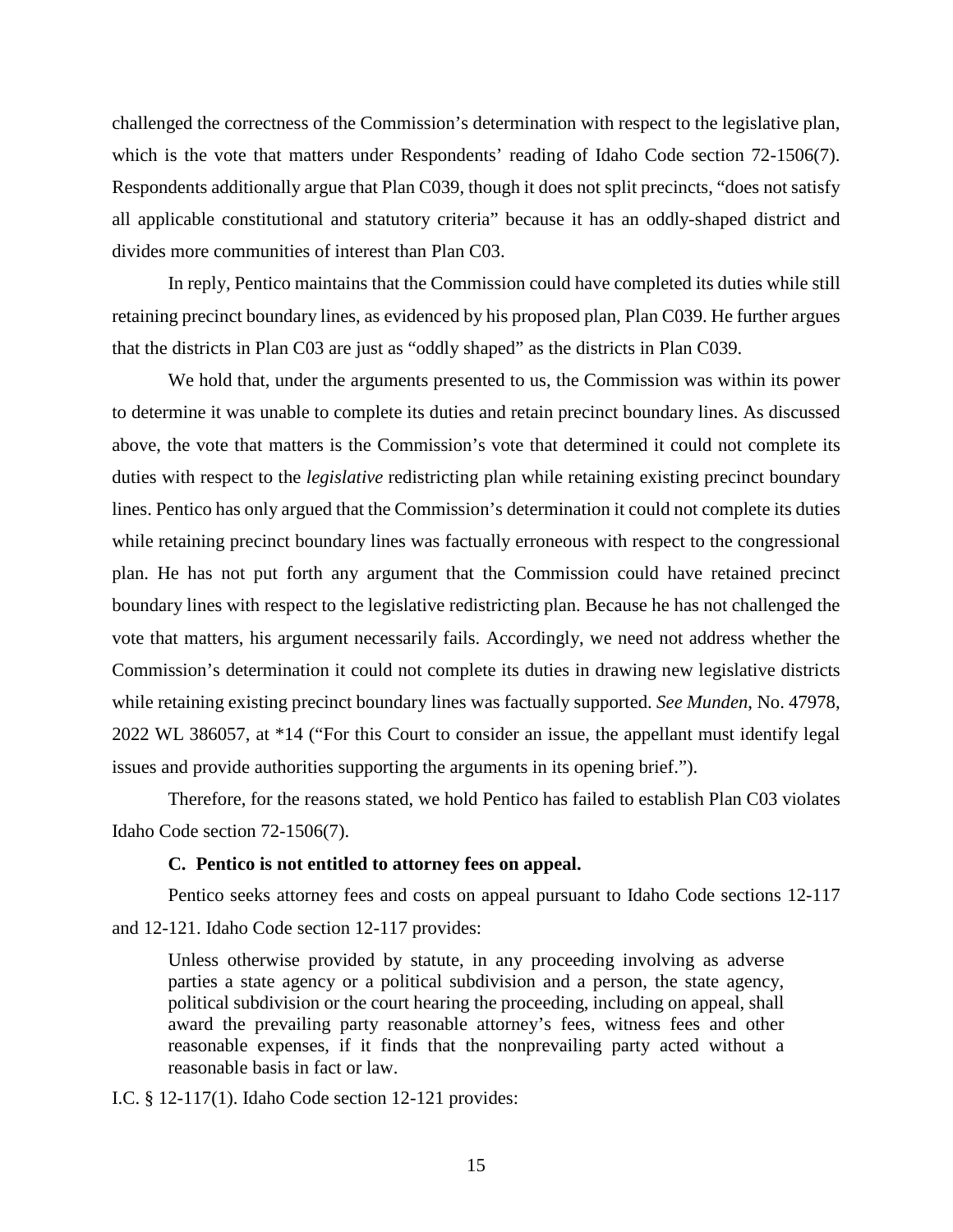In any civil action, the judge may award reasonable attorney's fees to the prevailing party or parties when the judge finds that the case was brought, pursued or defended frivolously, unreasonably or without foundation. This section shall not alter, repeal or amend any statute that otherwise provides for the award of attorney's fees. The term "party" or "parties" is defined to include any person, partnership, corporation, association, private organization, the state of Idaho or political subdivision thereof.

### I.C. § 12-121.

We have recently stated that, when a party seeks attorney fees pursuant to both section 12- 117 and 12-121, "Idaho Code section 12-117 is the *exclusive basis* for awarding attorney's fees in a matter with a person and a governmental entity as adverse parties." *Citizens Against Linscott/Interstate Asphalt Plant v. Bonner Cnty. Bd. of Commissioners*, 168 Idaho 705, 721, 486 P.3d 515, 531 (2021) (italics added). However, this Court has also held that "section 12–117(1) is not the exclusive basis upon which to seek an award of attorney fees against a state agency or political subdivision, but attorney fees may be awarded under any other statute that expressly applies to a state agency or political subdivision, such as sections 12–120(3) and 12–121." *Sanders v. Bd. of Trustees of Mountain Home Sch. Dist. No. 193*, 156 Idaho 269, 272, 322 P.3d 1002, 1005 (2014).

We take this opportunity to clarify the confusion surrounding attorney fees that may be awarded against a governmental party. We agree with the reasoning in *Sanders* and interpret the phrase "unless otherwise provided by statute" in Idaho Code section 12-117 to mean "if another statute expressly provides for the awarding of attorney fees against a state agency or a political subdivision, attorney fees can be awarded under that statute also." *Sanders*, 156 Idaho at 272, 322 P.3d at 1005 (quoting *Syringa Networks, LLC v. Idaho Dep't of Admin*., 155 Idaho 55, 67, 305 P.3d 499, 511 (2013)). Idaho Code section 12-121 provides that the prevailing party may be awarded attorney fees if the case was brought, pursued, or defendant frivolously, unreasonably, or without foundation[,]" defining party to include "the State of Idaho or political subdivision thereof." I.C. § 12-121. Accordingly, if warranted under the statutes, Pentico could collect attorney fees under either Idaho Code section 12-117(1) or section 12-121.

However, as set forth in both Idaho Code section 12-117(1) and section 12-121, in order to be eligible for an award of attorney fees, the party seeking attorney fees must have prevailed in the case. Because Pentico is not the prevailing party, he is not entitled to attorney fees under either statute.